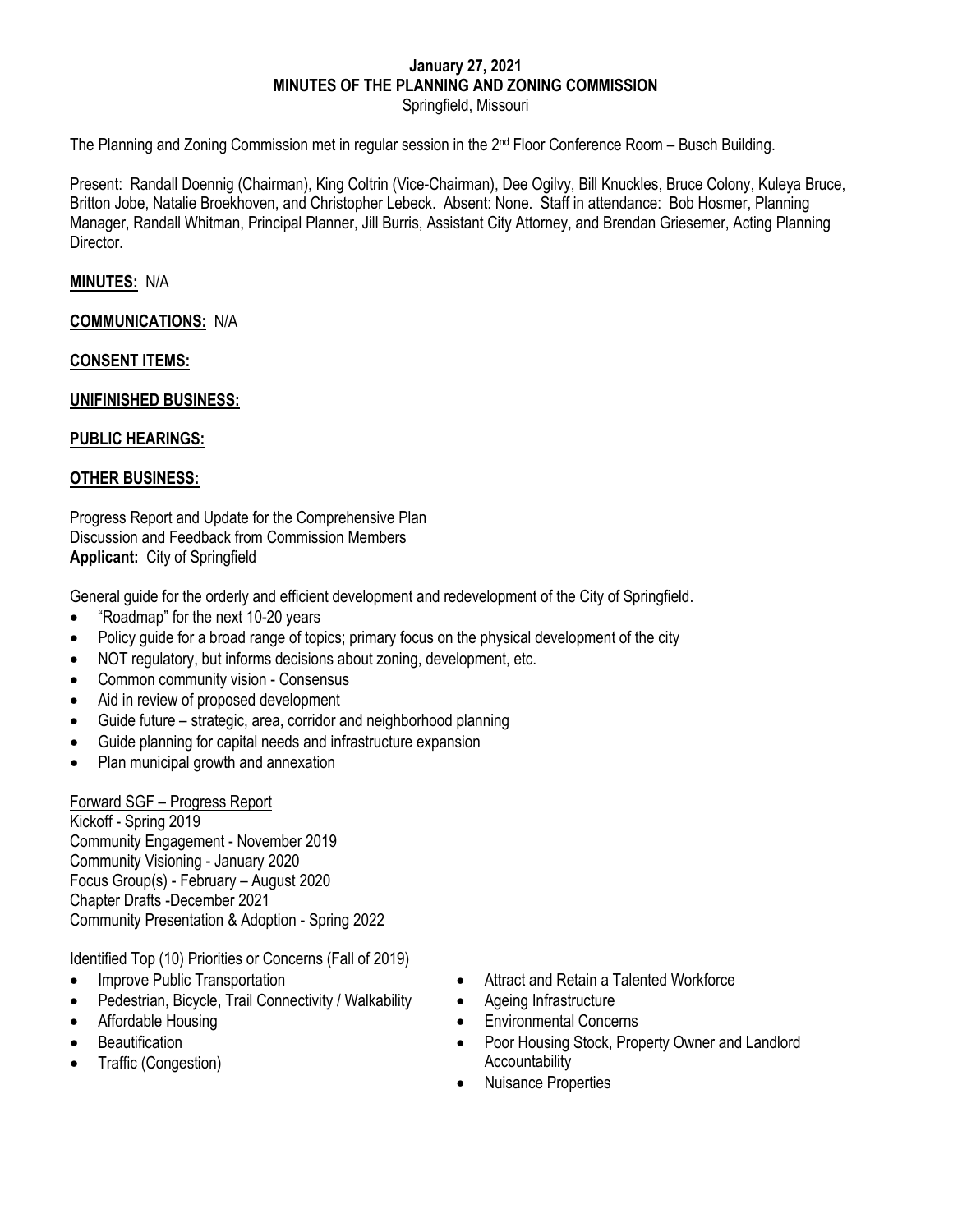### City Council Priorities

- Quality of Place
- Legislative Engagement
- Fiscal Sustainability and Accountability
- Economic Vitality
- Public Safety

## Specific Priorities

- Internet Sales Tax
- Chronic Nuisance Properties and Dangerous and Unsafe **Buildings**
- Hotel / Motel Tax
- Statewide Prescription Drug Monitoring Program
- Pay Day Loans
- **Municipal Court** 
	- $\checkmark$  FACT Procedure
	- $\checkmark$  Municipal Court Warrants

## Guiding Principles

- Creating Complete Neighborhoods
- Creating Quality Places
- Creating a Vital Economy

## Chapter - Elements

- Housing and Neighborhoods
- Economic Development
- Transportation and Transit
- Infrastructure and Community Facilities
	- Parks, Greenways, and Natural Resources
- Land Use and Development

## Parks Master Plan - Area Plans

- Downtown
- Commercial Street
- Boonville Corridor

# Key Initiatives (Preliminary)

- 1. Restore SGF Neighborhood Revitalization
- 2. Comprehensive development code reform
- 3. Housing code / nuisance code reform
- 4. UnGap the Map (closing trail network gaps)
- 5. Entrepreneurial stewardship
- 6. Corridor beautification and right of way management
- 7. Neighborhood and activity center plan development
- 8. Connecting to Nature
- 9. Annexation Plan

# Conversation - Planning Perspective

- Changing times Technology, market trends, consumer preferences, etc.
- Brownfields not Greenfields SGF is in a Redevelopment mode
- SGF Niche FWD SGF will focus intensely on revitalization
- Implementing the Plan Alignment with FWD SGF

## Land Use Plan

- In 2001 the Vision 2020 Plan envisioned broad land use categories that were generalized and not exact
- We are proposing the same with SGF

## City of Springfield Development Review

| <b>Districts/Zones/CUP</b>           | <b>Number</b> |
|--------------------------------------|---------------|
| <b>Zoning Districts</b>              | 39            |
| <b>Conditional Use Permit</b>        | 455           |
| <b>Conditional Overlay Districts</b> | 203           |
| <b>Planned Developments</b>          | 378           |
| <b>GRAND TOTAL</b>                   | 1,075         |

## Cross-Cutting Themes

- Community Physical Image
- Arts, Culture, and Historic **Preservation**
- Health and Well-Being

# Subarea Plans

- Glenstone Avenue
- Chestnut Expressway
- 
- Lake Springfield
- 
- 
- East Trafficway
-